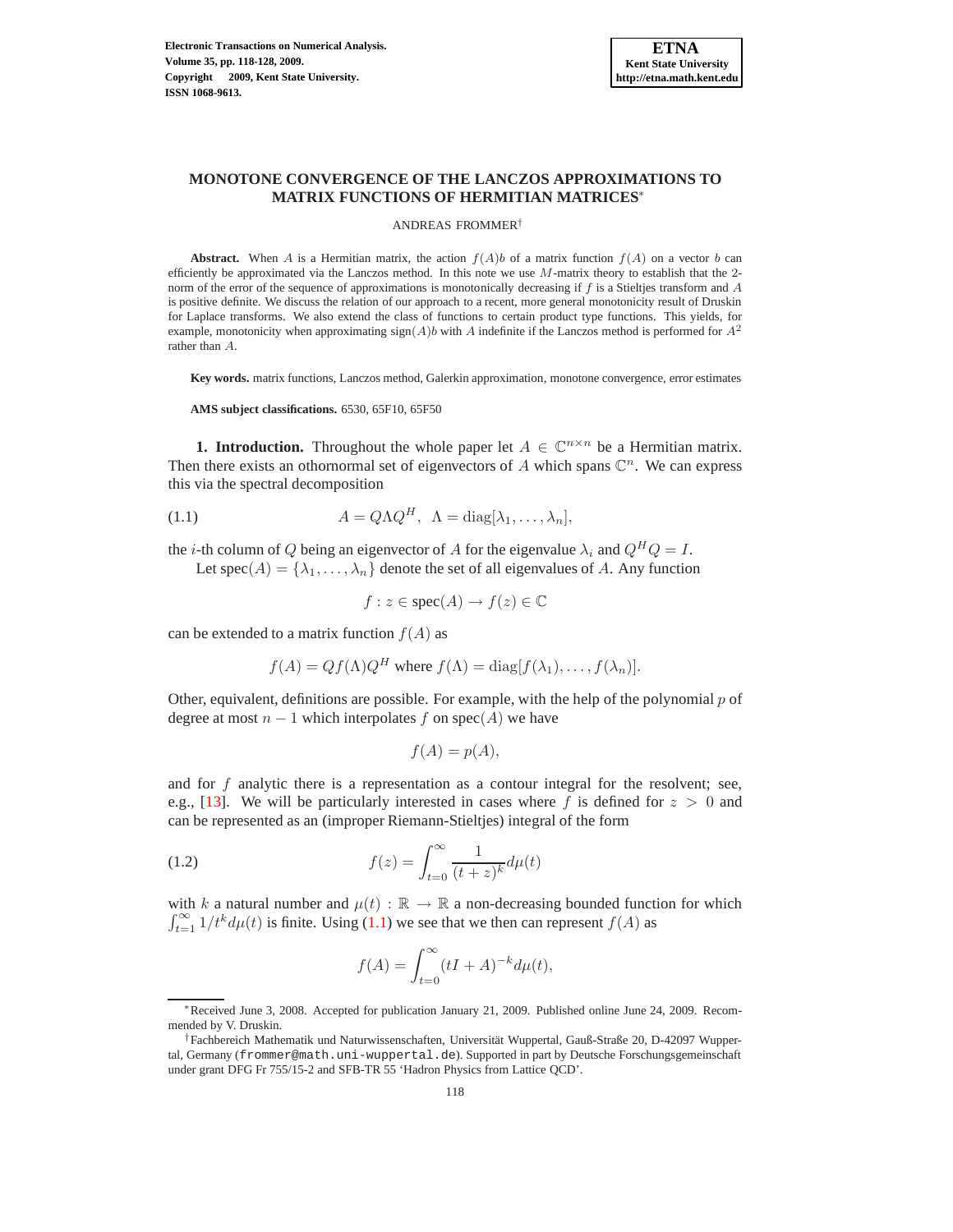MONOTONE CONVERGENCE OF THE LANCZOS APPROXIMATIONS TO MATRIX FUNCTIONS 119

the integral to be understood componentwise.

This paper deals with the situation where one wants to compute  $u = f(A)b$  for some vector  $b \in \mathbb{C}^n$ . If A is large and sparse, computing  $f(A)$  is prohibitive, since it usually is a dense matrix. The action of  $f(A)$  on b may, however, still be computable at reasonable cost, and the Lanczos method has established itself as the standard way to do so.

Let us recall that given an initial vector  $b \in \mathbb{C}^n$ , which for notational consistency is now called  $\tilde{v}^1, \tilde{v}^1 \neq 0$ , the Lanczos process computes an orthonormal basis  $v^1, v^2, \dots, v^m$  of the Krylov subspace  $K_m(A, \tilde{v}^1) =$  span  $\{\tilde{v}^1, A\tilde{v}^1, \ldots, A^{m-1}\tilde{v}^1\}$  up to a maximum stage  $m_{max}$ (which is the degree of the minimal polynomial of  $\tilde{v}^1$  with respect to A) via the iteration (we put  $v^0 = 0$ ), as follows.

for  $m = 1, \ldots, m_{\text{max}}$  $\beta_m = \|\tilde{v}^m\|$  $v^m = \tilde{v}^m / \beta_m$  $\tilde{w}^{m+1} = A v^m - \beta_m v^{m-1}$  $\alpha_m = \langle \tilde{w}^{m+1}, v^m \rangle$  $\tilde{v}^{m+1} = \tilde{w}^{m+1} - \alpha_m v^m$ 

The process is stopped for  $m = m_{\text{max}}$  since this is the first index for which  $\tilde{v}^{m+1} = 0$ . The Lanczos process is usually summarized as

(1.3) 
$$
AV_m = V_m T_m + \beta_{m+1} v^{m+1} e_m^T,
$$

where  $V_m = [v^1 | \dots | v^m] \in \mathbb{C}^{n \times m}$ ,  $e_m$  is the m-th Cartesian unit vector in  $\mathbb{C}^m$  and  $T_m$  is the symmetric tridiagonal matrix

<span id="page-1-1"></span>
$$
T_m = \begin{bmatrix} \alpha_1 & \beta_2 & & & \\ \beta_2 & \alpha_2 & \beta_3 & & \\ & \ddots & \ddots & \ddots & \\ & & \beta_{m-1} & \alpha_{m-1} & \beta_m \\ & & & \beta_m & \alpha_m \end{bmatrix} \in \mathbb{R}^{m \times m}.
$$

Based on the Lanczos method, the following approach for obtaining approximations  $u^m \in K_m(A, b)$  to  $u = f(A)b$  has meanwhile established itself as standard:

(1.4) 
$$
u^{m} = V_{m} f(T_{m}) V_{m}^{H} b = \beta_{1} V_{m} f(T_{m}) e_{1}.
$$

This amounts to orthogonally project the matrix A onto the subspace  $K_m(A, b)$  and to approximate  $f(A)b$  by the matrix function evaluated on the subspace. In [\[7\]](#page-10-1), to which we also refer for a detailed historic account including [\[14,](#page-10-2) [20,](#page-10-3) [24\]](#page-10-4), this method is called the *spectral* Lanczos decomposition method. For brevity, let us call  $u<sup>m</sup>$  just the  $(m-th)$  Lanczos approximation to  $f(A)b$ . Note that for  $m = m_{\text{max}}$  we have  $AV_m = V_mT_m$ . Since  $f(T_m)$  can be represented as a polynomial in  $T_m$  we have that

<span id="page-1-0"></span>
$$
f(A)b = \beta_1 V_{m_{\max}} f(T_{m_{\max}})e_1.
$$

Note also that [\(1.4\)](#page-1-0) still requires to compute  $f(T_m)$ . But  $T_m$  will be of much smaller size than A and, in addition, it is tridiagonal. So various appropriate techniques may be applied to compute  $f(T_m)$ , including those using the spectral decomposition of  $T_m$ ; see, e.g., [\[12\]](#page-10-5) or [\[13\]](#page-10-0).

Our purpose is to investigate the error

$$
e^m=u^m-u
$$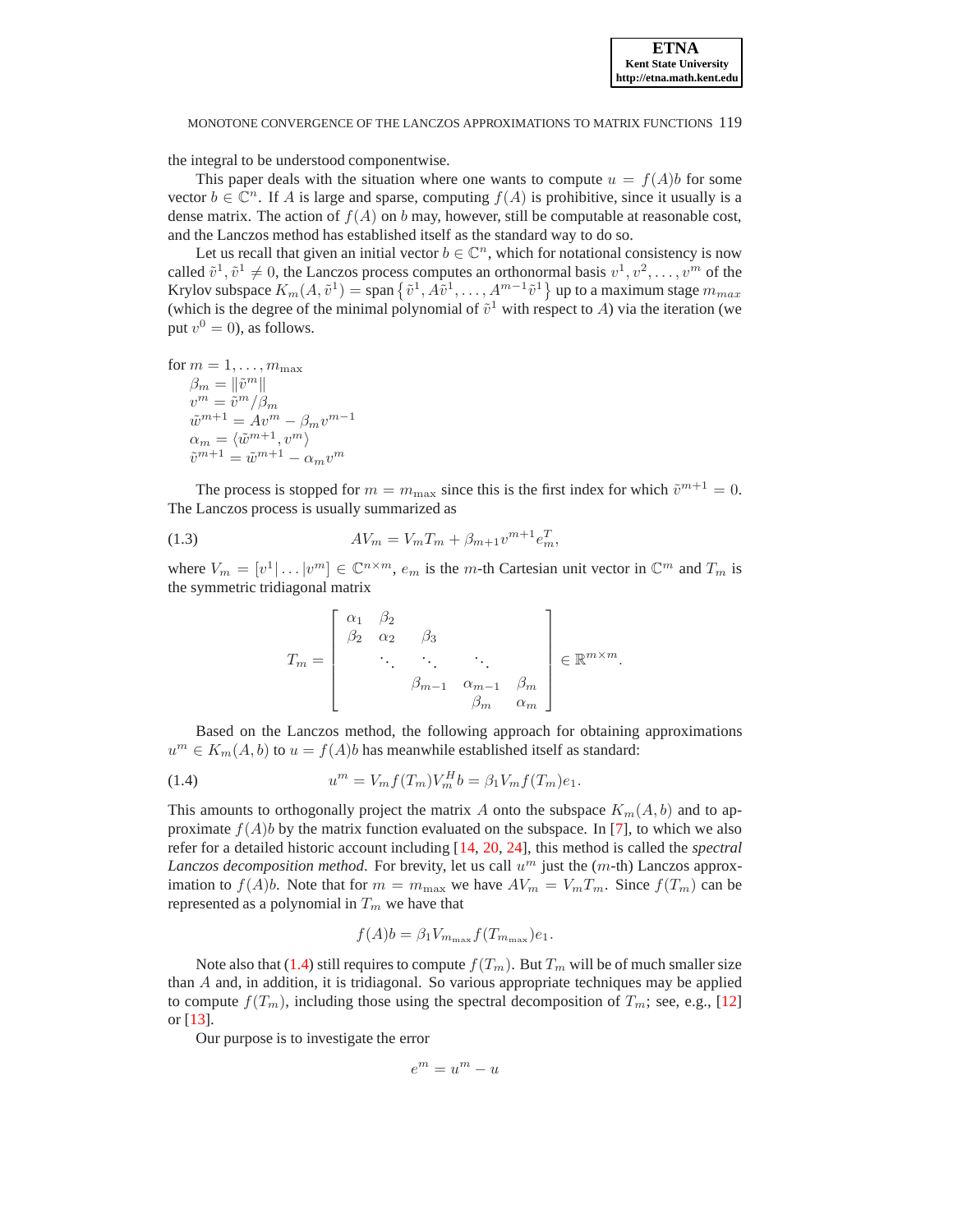of the Lanczos approximations  $u^m$  and we will identify situations where  $||e^m||$  decreases monotonically. Our basic result holds for the case where  $A$  is positive definite and  $f$  can be represented in the form [\(1.2\)](#page-0-1). In this sense, we extend a well-known result for the Conjugate Gradient (CG) method for solving  $Ax = b$ ; see, e.g., [\[21\]](#page-10-6). CG is mathematically equivalent to the Lanczos method described above with  $f(z) = z^{-1}$  which can be expressed in the form [\(1.2\)](#page-0-1) using the step function  $\omega$ :

$$
f(z) = \int_{t=0}^{\infty} \frac{1}{z+t} d\omega(t) \quad \text{with } \omega(t) = \begin{cases} 0 & \text{for } t = 0, \\ 1 & \text{for } t > 0. \end{cases}
$$

<span id="page-2-0"></span>In the CG method the residuals  $r^m = b - Au^m$  are collinear to the Lanczos vectors, see [\[21\]](#page-10-6):

(1.5) 
$$
r^{m} = (-1)^{m+1} ||r^{m}|| \cdot v^{m}.
$$

The presentation of the results in this paper will be greatly simplified if we flip the direction of every other Lanczos vector  $v^m$  just in the way suggested by [\(1.5\)](#page-2-0). So let

<span id="page-2-1"></span>
$$
V_m^{\pm} = [v^1| - v^2| \dots |(-1)^{m+1} v^m].
$$

The basic relation  $(1.3)$  can then equivalently be expressed as

(1.6) 
$$
AV_m^{\pm} = V_m^{\pm} T_m^{\pm} + (-1)^{m+1} \beta_{m+1} v^{m+1} e_m^T
$$

with

$$
T_m^{\pm} = \begin{bmatrix} \alpha_1 & -\beta_2 & & & \\ -\beta_2 & \alpha_2 & -\beta_3 & & \\ & \ddots & \ddots & \ddots & \\ & & -\beta_{m-1} & \alpha_{m-1} & -\beta_m \\ & & & -\beta_m & \alpha_m \end{bmatrix}.
$$

Of course,  $T_m^{\pm} = S^{-1}T_mS$  with the signature matrix  $S = \text{diag}[1, -1, \dots, (-1)^{m-1}] \in$  $\mathbb{R}^{m \times m}$ . Since for any matrix function and any non-singular matrix X one has (see, e.g., [\[12\]](#page-10-5), [\[13\]](#page-10-0), or [\[15\]](#page-10-7))

$$
Xf(A)X^{-1} = f(XAX^{-1}),
$$

<span id="page-2-2"></span>we see that  $f(T_m) = Sf(T_m^{\pm})S^{-1}$ . It follows that the Lanczos approximation  $u^m$  from [\(1.4\)](#page-1-0) is also given by

(1.7) 
$$
u^{m} = \beta_{1} V_{m}^{\pm} f(T_{m}^{\pm}) e_{1}.
$$

The remainder of this paper is organized as follows: In Section [2](#page-3-0) we will study some properties of  $T_m^{\pm}$  using M-matrix theory. In Section [3](#page-3-1) we will use these to prove the monotone convergence for the given class of functions. Section [4](#page-6-0) is devoted to a comparison with the recent results from [\[6\]](#page-10-8). In Section [5](#page-6-1) we extend our results to a larger class of functions, thus including Lanczos type methods for approximating the action of the matrix sign function. The paper ends with a general discussion of the techniques used in Section [6](#page-8-0) and some conclusions where we also address the impact of inexact arithmetic. Otherwise, exact arithmetic is assumed throughout.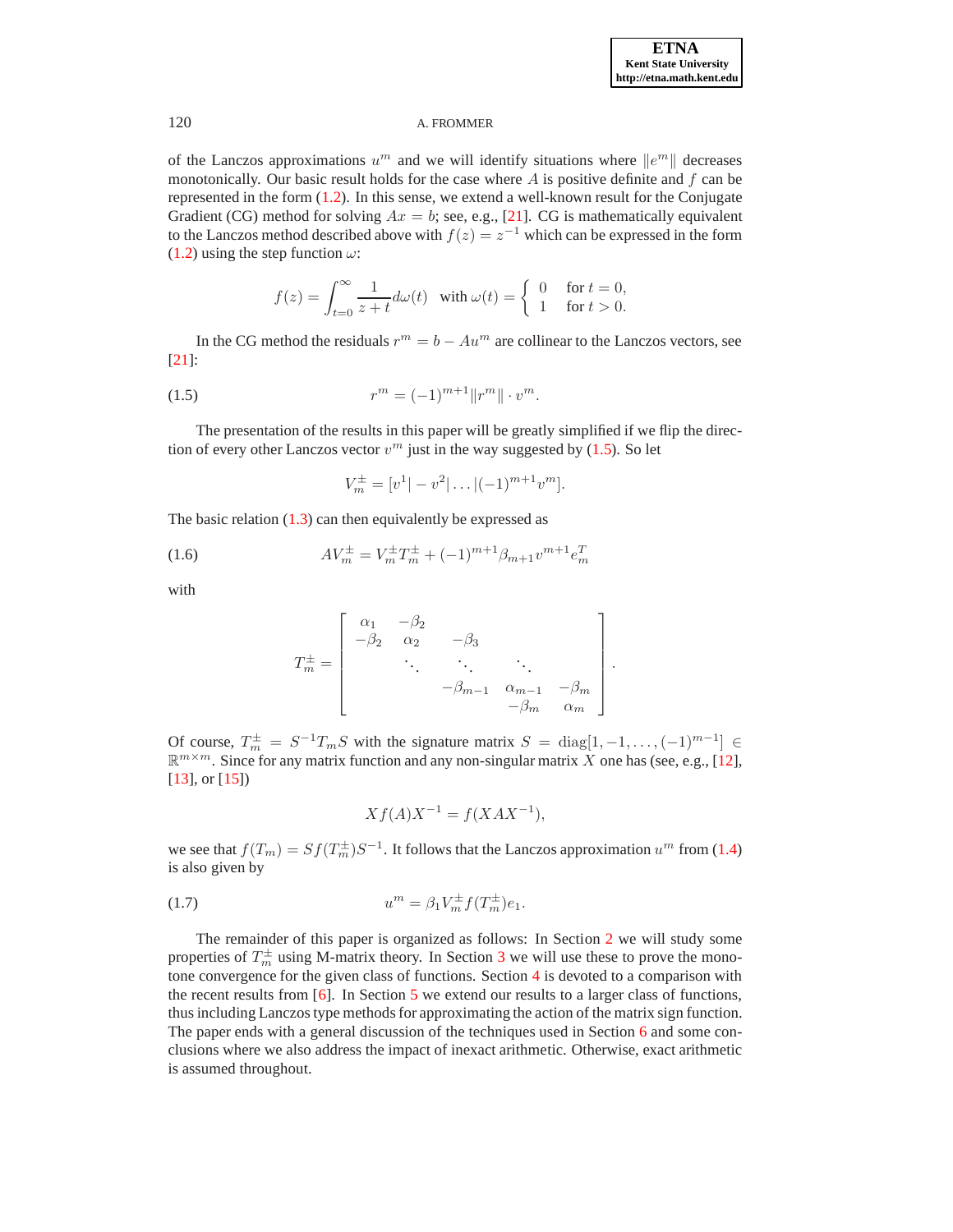#### MONOTONE CONVERGENCE OF THE LANCZOS APPROXIMATIONS TO MATRIX FUNCTIONS 121

<span id="page-3-0"></span>**2. Properties of**  $T_m$  **and**  $T_m^{\pm}$ **.** In this section we assume A to be positive definite. Let us first note that from  $(1.3)$  and  $(1.6)$  we immeditaley see that

$$
T_m = V_m^H A V_m, \ T_m^{\pm} = (V_m^{\pm})^H A V_m^{\pm} = S T_m S^{-1}.
$$

So, since A is positive definite, we have that  $T_m$  and  $T_m^{\pm}$  are both positive definite, too. From the Lanczos process it is also clear that all non-zero entries of  $T_m$  are real and positive. Let  $D_m = \text{diag}[\alpha_1, \dots, \alpha_m]$  be the diagonal part of  $T_m$  and let  $B_m = T_m - D_m$ . Then  $B_m \ge 0$ , where ">" stands for the entrywise partial ordering. Since  $T_m^{\pm} = D_m - B_m$ , we see that the off-diagonal entries of  $T_m^{\pm}$  are all nonpositive. A matrix with nonpositive off-diagonal entries whose inverse is (componentwise) nonnegative is called an *M-matrix*. The following lemma shows that  $T_m^{\pm}$  is an M-matrix.

LEMMA 2.1. *If* A *is positive definite, then*

$$
(T_m^{\pm})^{-1} \ge 0.
$$

<span id="page-3-3"></span>*Proof.* A well-known result for M-matrices (see [\[3,](#page-10-9) Theorem 2.3, G20]) states that for  $B \in \mathbb{R}^{n \times n}$  with nonpositive off-diagonal entries the relation  $B^{-1} \geq 0$  is equivalent to that all eigenvalues of B have positive real parts. But  $T_m^{\pm} = (V_m^{\pm})^H A V_m^{\pm}$  has only nonpositive off-diagonal entries and its eigenvalues are all positive, since A is positive definite.  $\Box$ 

<span id="page-3-4"></span> $M$ -matrices have plenty of useful properties. The two that we need are collected in the following lemma. For a proof see [\[3,](#page-10-9) Exercise 5.1], for example.

LEMMA 2.2. Let  $B, C \in \mathbb{R}^{m \times m}$  be two M-matrices and let  $E \in \mathbb{R}^{m \times m}$  be such that  $E \geq 0$ .

(i) If 
$$
B \leq C
$$
, then  $0 \leq C^{-1} \leq B^{-1}$ .

*(ii)* If  $B + E$  has all its off-diagonal entries nonpositive, then  $B + E$  is an M-matrix.

<span id="page-3-1"></span>**3. Monotone convergence.** Our approach to prove monotone convergence, which builds upon [\[6\]](#page-10-8), starts from [\(1.7\)](#page-2-2). Since the Lanczos basis vectors  $v^m$  are mutually orthogonal, if we can show that the coefficient vectors representing  $u^m$  from [\(1.7\)](#page-2-2) in this basis, given as

$$
s^m = \beta_1 f(T_m^{\pm}) e_1 \in \mathbb{R}^m,
$$

<span id="page-3-2"></span>satisfy

$$
\mathbf{o} \leq \left[ \begin{array}{c} s^{m-1} \\ 0 \end{array} \right] \leq s^m
$$

for  $m = 1, \ldots, m_{\text{max}}$ , we have that the sequence  $\|u^m\|$  is monotonically increasing. It is even strictly increasing if for one component, for example the last one, we have strict inequality in [\(3.1\)](#page-3-2). Moreover, since  $f(A)b = u^{m_{\text{max}}}$ , we also see that the norm of the errors

$$
e^m = u^{m_{\max}} - u^m = V_{m_{\max}} \left( s^{m_{\max}} - \left[ \begin{array}{c} s^m \\ \textbf{o} \end{array} \right] \right)
$$

<span id="page-3-5"></span>is monotonically decreasing. This is how we will prove our main result stated as follows.

THEOREM 3.1. *Let* A *be Hermitian and positive definite. Assume that the function*  $f:(0,\infty)\to\mathbb{R}$  *can be expressed for all*  $z>0$  *as* 

$$
f(z) = \int_{t=0}^{\infty} \frac{1}{(t+z)^k} d\mu(t),
$$

*with*  $\mu(t)$  *a* non-decreasing function such that  $\int_1^{\infty} \frac{1}{t^k} d\mu(t) < \infty$  and  $k \in \mathbb{N}$ . Let  $u^m$  be the *Lanczos approximation defined in* [\(1.4\)](#page-1-0) *or* [\(1.7\)](#page-2-2) *and*  $e^{m} = f(A)b - u^{m}$  *for*  $m = 1, ..., m_{\text{max}}$ . *Then the following holds for the 2-norm*  $\|\cdot\|$ *:*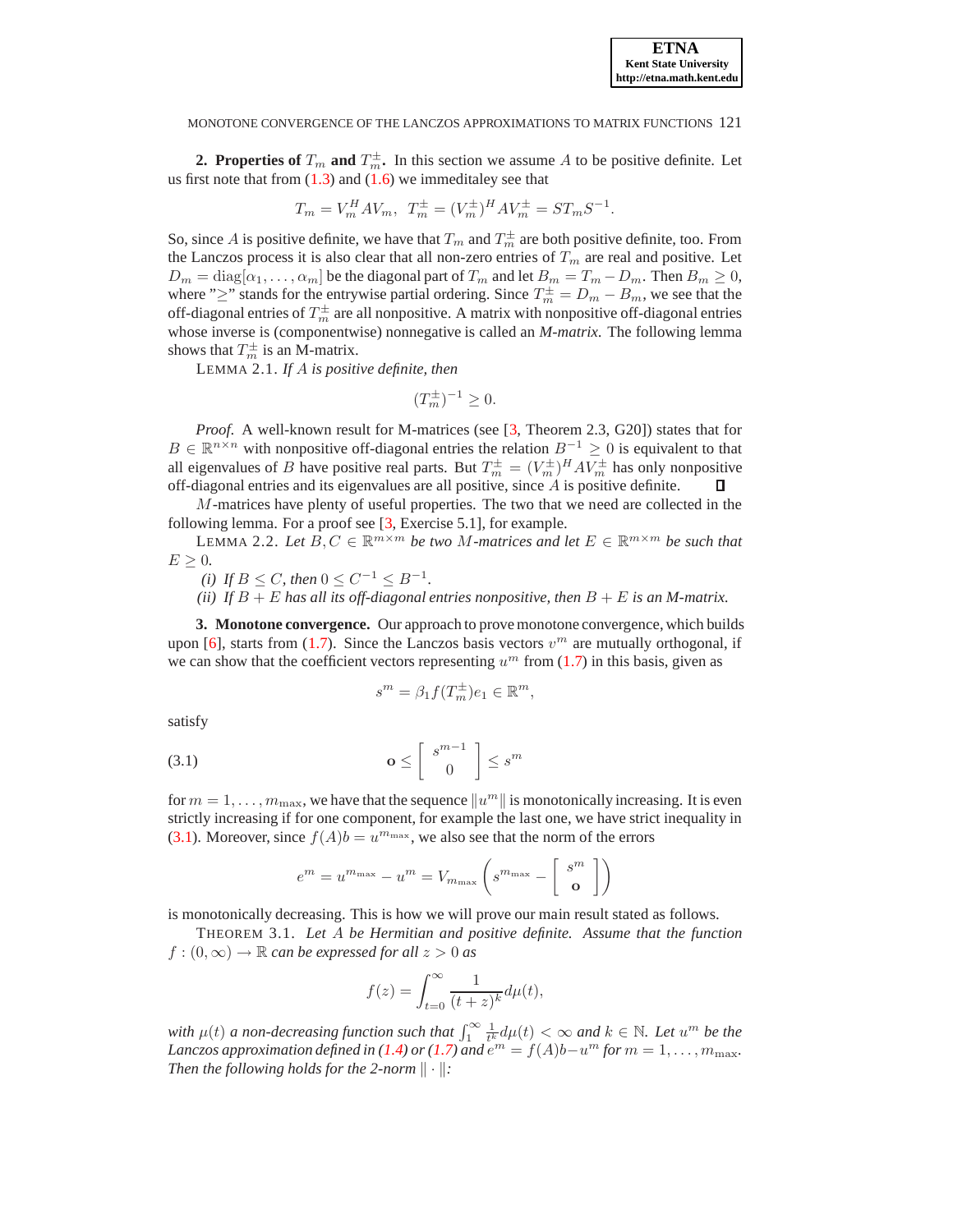*(i)* The sequence  $\Vert u^m \Vert$  is monotonically increasing.

(*ii*) The sequence  $\Vert e^m \Vert$  is monotonically decreasing.

*Proof.* As we just explained it is sufficient so show  $(3.1)$ . To that purpose we use the representation

(3.2) 
$$
s^{m} = \beta_1 \cdot f(T_m^{\pm})e_1 = \beta_1 \int_{t=0}^{\infty} (tI + T_m^{\pm})^{-k} e_1 d\mu.
$$

Note that this integral exists since  $spec(T_m^{\pm}) \subset (0, \infty)$ . Denote by  $\hat{T}_m^{\pm} \in \mathbb{R}^{m \times m}$  the matrix obtained from  $T_m^{\pm}$  by setting the  $(m-1,m)$  and  $(m,m-1)$  entries to zero,

(3.3) 
$$
\hat{T}_{m}^{\pm} = \begin{bmatrix} \alpha_{1} & -\beta_{2} & & & \\ -\beta_{2} & \alpha_{2} & -\beta_{3} & & \\ & \ddots & \ddots & \ddots & \\ & & -\beta_{m-1} & \alpha_{m-1} & 0 \\ & & & 0 & \alpha_{m} \end{bmatrix} = \begin{bmatrix} T_{m-1}^{\pm} & \mathbf{o} \\ \mathbf{o}^{T} & \alpha_{m} \end{bmatrix}.
$$

Then

<span id="page-4-0"></span>
$$
tI + \hat{T}_m^{\pm} = \left[ \begin{array}{cc} tI + T_{m-1}^{\pm} & \mathbf{o} \\ \mathbf{o}^T & t + \alpha_m \end{array} \right]
$$

and

$$
tI + T_m^{\pm} \le tI + \hat{T}_m^{\pm} \quad \text{for all } t \ge 0.
$$

But for all  $t \ge 0$  the matrix  $tI + T_m^{\pm}$  is an M-matrix by Lemmas [2.1](#page-3-3) and [2.2\(](#page-3-4)ii). Moreover, again by Lemma [2.2\(](#page-3-4)ii), the matrix  $tI + \hat{T}_m^{\pm}$  is an M-matrix for all  $t \ge 0$ , too. And since  $tI + T_m^{\pm} \leq tI + \hat{T}_m^{\pm}$ , part (i) of that lemma gives us

$$
0 \le (tI + \hat{T}_m^{\pm})^{-1} \le (tI + T_m^{\pm})^{-1} \text{ for all } t \ge 0.
$$

Trivially, then, via repeated multiplication we get

$$
0 \le (tI + \hat{T}_m^{\pm})^{-k} \le (tI + T_m^{\pm})^{-k}
$$
 for all  $t \ge 0$ ,

which results in

$$
0 \le \int_{t=0}^{\infty} (tI + \hat{T}_m^{\pm})^{-k} d\mu \le \int_{t=0}^{\infty} (tI + T_m^{\pm})^{-k} d\mu.
$$

Given the block structure  $(3.3)$  and comparing the first columns, the inequality above finally yields

$$
\mathbf{o} \leq \left[ \begin{array}{c} s^{m-1} \\ 0 \end{array} \right] \leq s^m. \qquad \qquad \Box
$$

<span id="page-4-1"></span>COROLLARY 3.2. *Let* A *be Hermitian and positive definite. Then the norms of the Lanczos approximations* u <sup>m</sup> *to* f(A)b *increase monotonically, and the error norms*  $|| f(A)b – u<sup>m</sup> ||$  *decrease monotonically for the following functions f:* 

- *(i)*  $f(z) = z^{-k}, k \in \mathbb{N}$ ,
- *(ii)*  $f(z) = \sum_{i=1}^{p} \frac{\alpha_i}{z + \beta_i}$  *with*  $\alpha_i \geq 0, \beta_i > 0$  *for*  $i = 1, \ldots, p$ *,*
- $(iii) f(z) = z^{-1/2}$ ,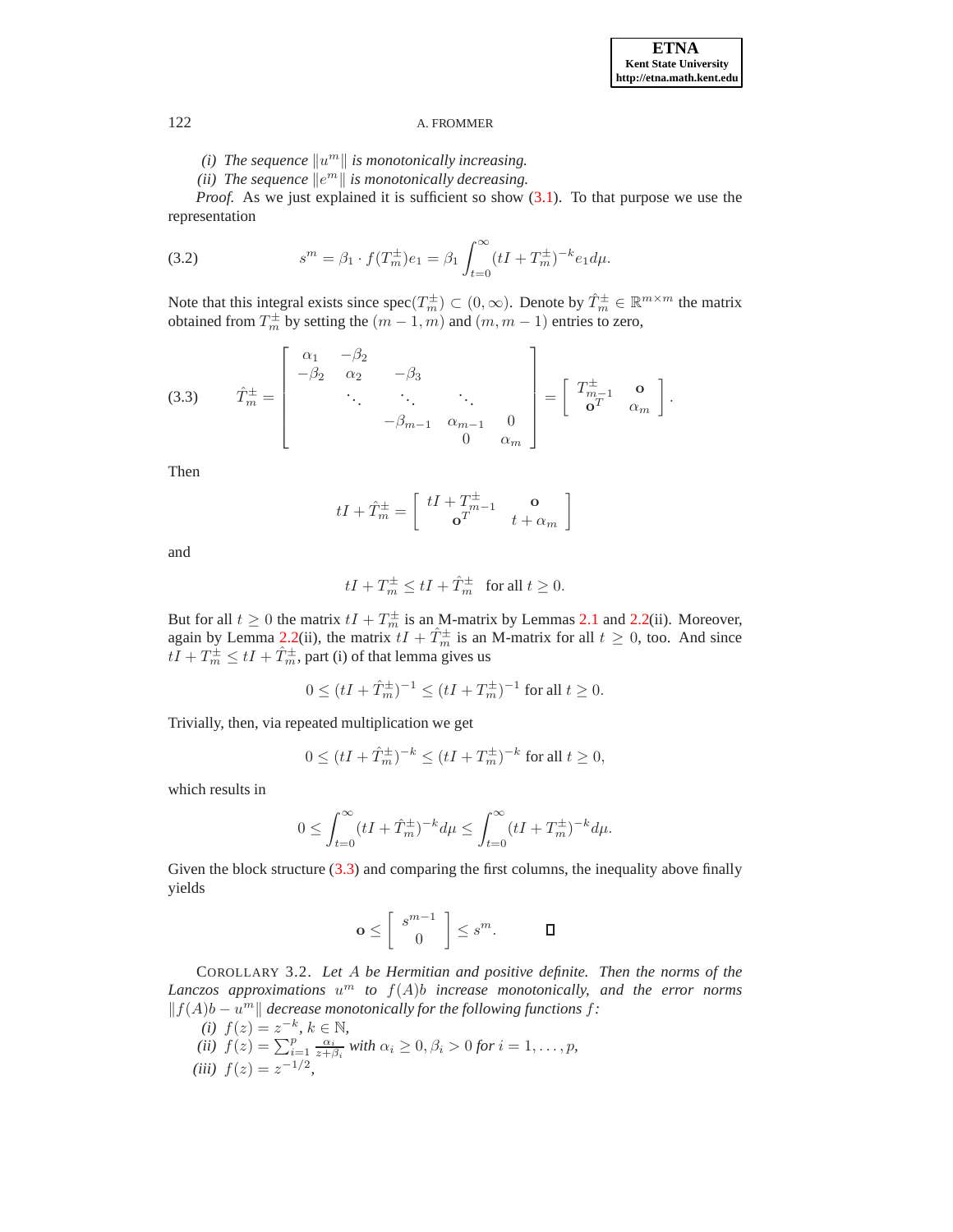## MONOTONE CONVERGENCE OF THE LANCZOS APPROXIMATIONS TO MATRIX FUNCTIONS 123

- *(iv)*  $f(z) = z^{-\alpha}$  *for*  $\alpha \in (0, 1)$ *,*
- $f(z) = (z-1)^{-1} \log z,$
- (*vi*)  $f(z) = z^{-\alpha}(1+z)^{-\beta}, 0 < \alpha \leq 1, \alpha + \beta \in [0,1),$
- *(vii)*  $f(z) = \sum_{i=1}^{\infty} \frac{\alpha_i}{z + \beta_i}$  *with*  $\alpha_i \geq 0, \beta_i > 0$  *for*  $i = 1, 2, \ldots$ , and  $\lim_{i\to\infty} z_i = \infty$ ,  $\lim_{i\to\infty} |\alpha_i/\beta_i| < \infty$ ,
- *(viii)* f *is the result of a Stieltjes transform, i.e.,*

$$
f(z) = \int_{t=0}^{\infty} \frac{1}{z+t} d\mu(t),
$$

*where*  $\mu$  *is a non-decreasing real function such that*  $\int_1^{\infty} \frac{1}{t} d\mu(t) < \infty$ ,

 $(i\mathbf{x})$   $f(z) = \sum_{i=1}^{\ell} \gamma_i f_i(z)$  *with*  $\gamma_i \geq 0$  *for all i and*  $f_i$  *any function from (i)-(viii) or a constant.*

*Proof*. Part (i) follows by taking the step function,

$$
\omega(t) = \begin{cases} 0 & \text{for } t = 0, \\ 1 & \text{for } t > 0, \end{cases}
$$

so that  $z^{-k} = \int_{t=0}^{\infty} \frac{1}{(t+z)^k} d\omega(t)$ . The functions considered in (ii) to (vii) are all particular Stieltjes transforms, i.e., they are special cases of (viii) as we briefly outline now. For the rational function case (ii), assume that  $0 \le \beta_1 < \cdots < \beta_p$  and define the step function  $\omega$  as

$$
\omega(t) = \begin{cases} 0 & \text{for } t \leq \beta_1, \\ \sum_{j=1}^i \alpha_j & \text{for } \beta_i < t \leq \beta_{i+1}, \\ \sum_{j=1}^p \alpha_j & \text{for } \beta_p < t, \end{cases}
$$

to see that  $f(z) = \int_{t=0}^{\infty} \frac{1}{t+z} d\omega(t)$ . Part (iii) is contained in (iv) for which we observe that for  $\alpha \in (0,1),$ 

$$
z^{-\alpha} = \frac{\sin((1-\alpha)\pi)}{\pi} \int_0^\infty \frac{1}{t+z} d\mu(t),
$$

with  $\mu(t) = t^{-\alpha}$ ; see [\[4\]](#page-10-10). The fact that we are also in the presence of Stieltjes transforms in cases (v) and (vi) has been observed in  $[16]$ , the case (vii) was treated in [\[7\]](#page-10-1). Finally, if f is of the form given in (ix) we have that  $s^m = \beta_1 \cdot \sum_{i=1}^{\ell} f_i(T_m^{\pm})e_1$ . Herein, each individual summand  $f_i(T_m^{\pm})e_1$  fulfills a relation analogous to [\(3.1\)](#page-3-2) which thus carries over to the whole sum.

Let us remark that the set of Stieltjes transforms is a subset of the set of completely monotone functions. We refer to [\[11,](#page-10-12) Chapter 12] for a textbook treatment of Stieltjes transforms. Defining the Stieltjes cone as the set of all functions of the form

$$
a + \int_0^\infty \frac{1}{t+z} d\mu(t),
$$

with  $a \geq 0$  and  $\mu$  as before, it can be shown that the Stieltjes cone is exactly the restriction to the positive real axis of all functions g which are holomorphic in the cut plane  $\mathbb{C} \setminus \mathbb{C}$ ( $-\infty$ , 0], nonnegative on  $\mathbb{R}^+$  and which map the upper half plane to the lower half plane; see [\[1,](#page-10-13) Chapter 3, Addenda and Problems], [\[2\]](#page-10-14) or [\[11,](#page-10-12) Chapter 12.10].

The importance of the Stieltjes cone for the analysis of matrix function methods has been realized by several authors, for example in [\[7,](#page-10-1) [17\]](#page-10-15) for approximation in extended Krylov subspaces and in [\[16\]](#page-10-11) (see also [\[8\]](#page-10-16)) for an analysis of restarted variants.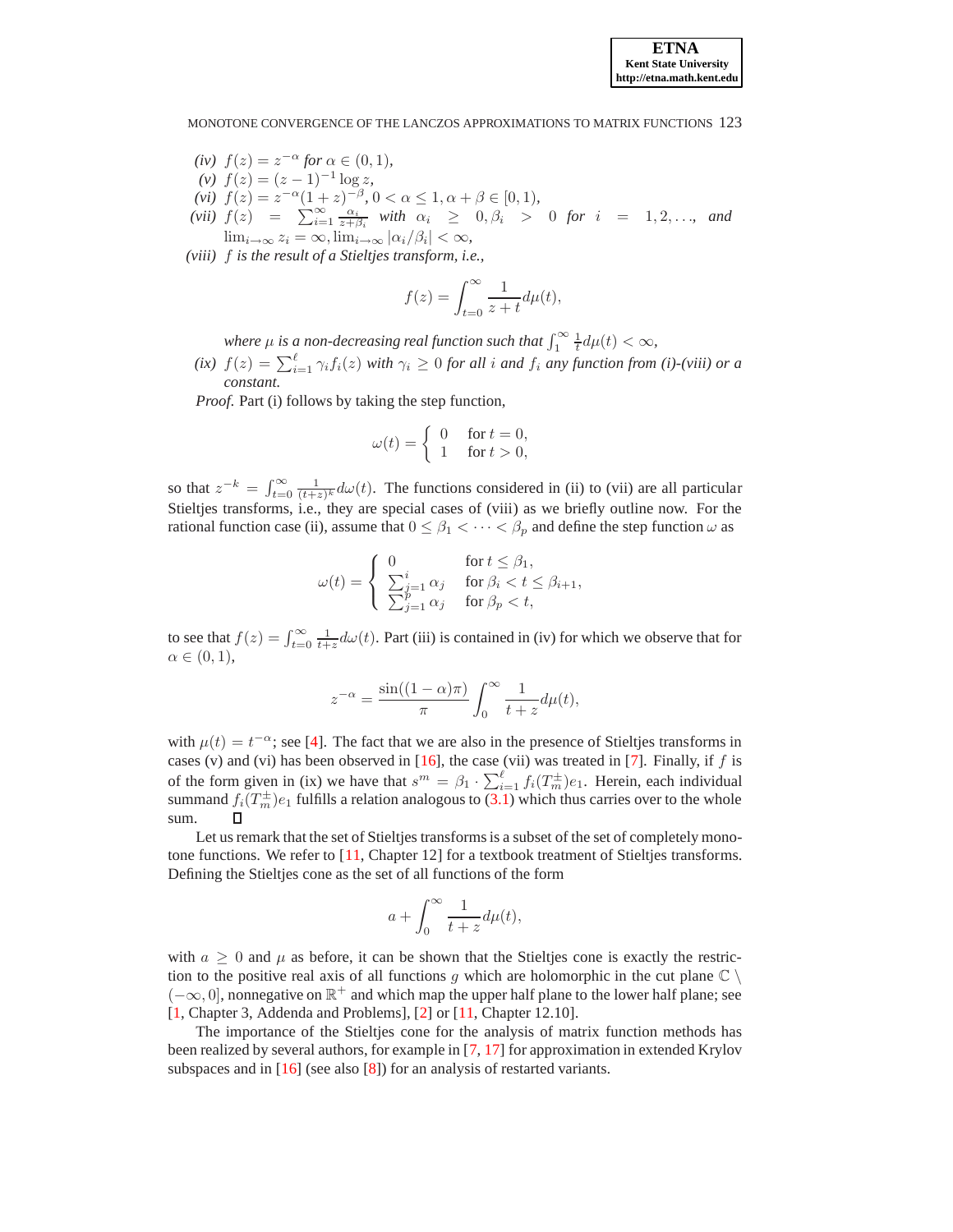**4. Relation to the exponential.** For the matrix exponential we have the following result which has recently been proved in [\[6,](#page-10-8) Theorem 1 and Remark 1].

THEOREM 4.1. *Let* A *be Hermitian and*

$$
g(z) = \int_{t=0}^{\infty} w(t)e^{tz}dt, \ z \in [a, b] \supset spec(A),
$$

*with* w(t) *real, nonnegative such that* g(z) *exists and is bounded on* [a, b]*. Then the Lanczos approximations to*  $\exp(A)$ *b as well as to*  $g(A)$ *b converge monotonically.* 

Now, let A be positive definite,  $(a, b) = (-\infty, 0)$  and take  $f(z) = g(-z)$ , i.e.,

$$
f(z) = \int_{t=0}^{\infty} w(t)e^{-tz}dt, \ z \in (0, \infty).
$$

Then f can be interpreted as the Laplace transform (see, e.g., [\[11,](#page-10-12) Chapter 10]) of w, provided w is from what is called the 'original space'  $\Omega$  in [\[11\]](#page-10-12). Laplace transforms are intimately related to Stieltjes transforms, since the latter ones arise as the result of two iterated Laplace transforms. Indeed, as is explained in detail in [\[11,](#page-10-12) Chapter 10.11], taking  $\sigma(s) = \int_0^\infty w(t)e^{-st}dt$ , and assuming that this integral converges absolutely for s in the closed right half plane, the following transformations are valid:

$$
\int_0^\infty e^{-sz} \sigma(s) ds = \int_0^\infty \int_0^\infty e^{-sz} e^{-st} w(t) dt ds
$$

$$
= \int_0^\infty \int_0^\infty e^{-(z+t)s} ds w(t) dt
$$

$$
= \int_0^\infty \frac{1}{z+t} w(t) dt.
$$

This shows that, at least for the case  $k = 1$ , our Theorem [3.1](#page-3-5) with  $\mu(t) = \int_{\tau=0}^{t} w(\tau) d\tau$ and 'standard' functions w is actually a special case of what has been proven in  $[6]$  in the context of the matrix exponential. The proof presented here, however, is quite different from that in  $[6]$ , and may thus have some value by itself. In  $[6]$ , an analog to a semidiscretized onedimensional heat equation was built up from the Lanczos coefficients, and the monotonicity result was established considering the time stepping operator of an explicit Euler scheme. Our approach, in turn, highlights the role of M-matrices in this context and may be regarded more 'linear algebra oriented'.

<span id="page-6-1"></span>**5. Extensions.** Assume that the function f can be represented as

$$
f(z) = g(z) \cdot p(z),
$$

where  $p$  is a polynomial and  $q$  is of the form considered in Theorem [3.1,](#page-3-5) i.e.,

$$
g(z) = \int_{t=0}^{\infty} \frac{1}{(t+z)^k} d\mu(t),
$$

with  $\mu(t)$  a non-decreasing real function,  $k \in \mathbb{N}$ ,  $\int_1^\infty \frac{1}{t^k} d\mu(k) < \infty$ . An obvious way to approximate  $f(A)b$  is to first compute  $\bar{b} = p(A)b$ , e.g., using Horner's scheme or a known stable recurrence for  $p$ . This mainly requires only simple matrix vector multiplications. We then approximate  $g(A)\tilde{b}$  using the Lanczos approach. Obviously, by Theorem [3.1](#page-3-5) this approach leads to monotone convergence.

<span id="page-6-0"></span>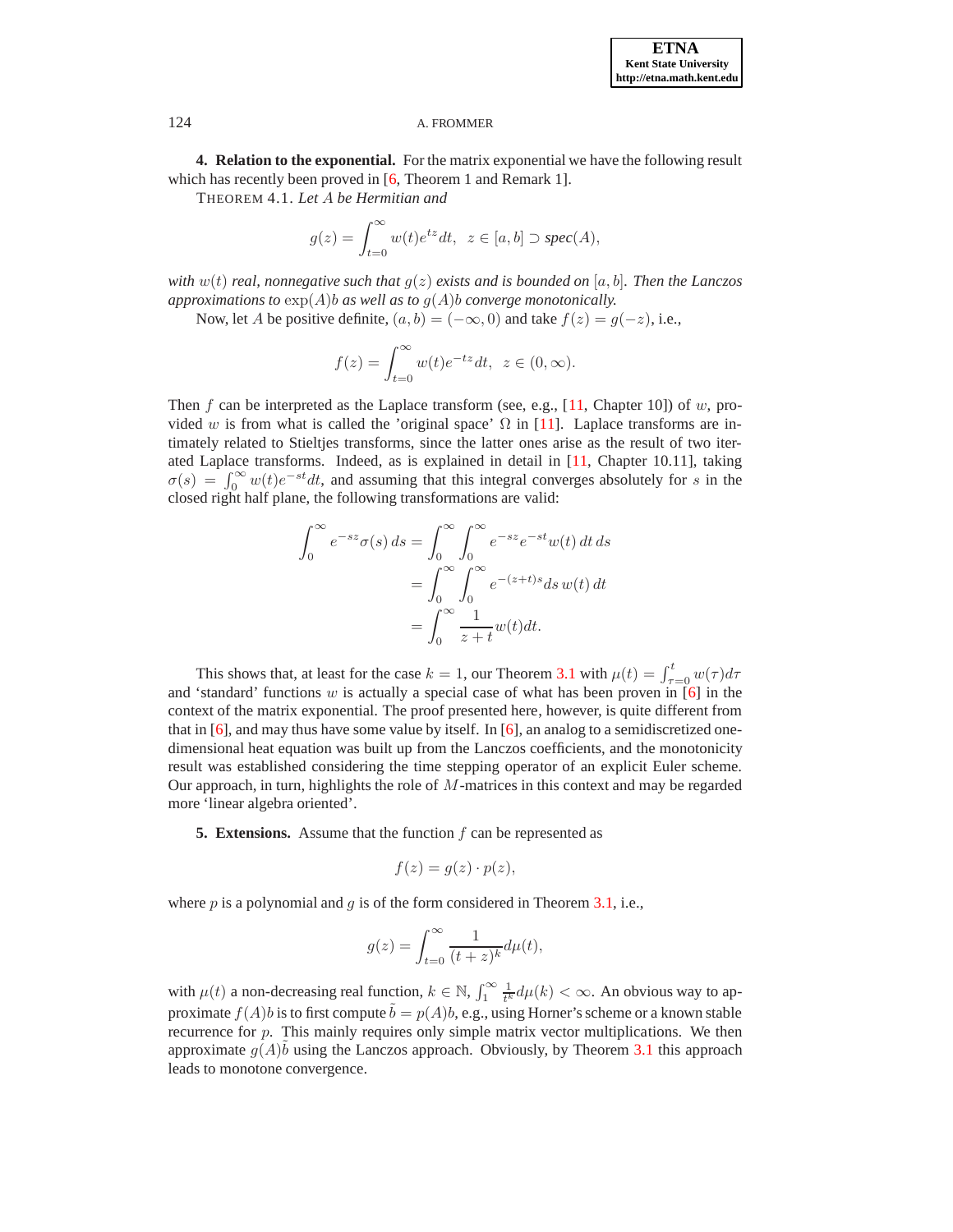Approximating  $f(A)b$  in this manner we considerably increase the class of functions for which the approximations to  $f(A)b$  converge smoothly, i.e., monotonously. In the following example we explicitly list some functions which are from this class and which are important in practice.

<span id="page-7-0"></span>EXAMPLE 5.1. (See [\[7\]](#page-10-1).) The following matrix functions arise in the solution of elliptic boundary problems of the form

(5.1) 
$$
Aw - \frac{d^2w}{d\Theta^2} = g(\Theta)\varphi
$$

using the method of lines:

(i) For  $g \equiv 0$  and the boundary conditions,  $w(0) = \varphi_0$ ,  $w(\infty) = 0$ , we have  $w(\Theta) = \exp(-\Theta\sqrt{A})\varphi_0$ , i.e., we have

$$
f(z) = e^{-\Theta\sqrt{z}} = 1 - g(z)z,
$$

with

$$
g(z) = \frac{1 - \exp(-\Theta \sqrt{z})}{z} = \int_0^\infty \frac{1}{z + t} d\mu, \quad \text{where } d\mu = \frac{\sin(\Theta \sqrt{t})}{\pi t} dt.
$$

(ii) The matrix square root arises from the Dirichlet to Neumann problem for [\(5.1\)](#page-7-0), i.e.,

$$
f(z) = \sqrt{z} = g(z)z \quad \text{with } g(z) = z^{-1/2},
$$

where  $z^{-1/2}$  was considered in Corollary [3.2](#page-4-1) (iii).

With a slight modification of the Lanczos approach, the discussion of this section also holds for the matrix sign function as we will explain now. Computing the action of the sign function sign( $A$ )b for a Hermitian, indefinite matrix  $A$  is at the heart of very computeintensive numerical simulations in lattice quantum chromodynamics with so-called overlap fermions; see, e.g.,  $[18]$ . Since A is indefinite, the theory developed so far does not apply directly. Actually, numerical experiments reported in [[23\]](#page-10-18) show that there is no monotone decrease of the error norm if one computes the Lanczos approximations as given by [\(1.4\)](#page-1-0). Based on numerical experiments and a partly heuristic explanation, the paper [\[23\]](#page-10-18) therefore suggests to rather compute  $sign(A)b$  as  $(A^2)^{-1/2}(Ab)$ ; see also [\[5\]](#page-10-19). This means that we use  $(1.4)$  for

<span id="page-7-1"></span>(5.2) 
$$
f(B)\tilde{b}
$$
 where  $f(z) = z^{-1/2}$ ,  $B = A^2$ ,  $\tilde{b} = Ab$ .

With Corollary [3.2](#page-4-1) (iii), we now have a proof for the smooth convergence observed since it shows that the norm of the error of the Lanczos approximations for [\(5.2\)](#page-7-1) is monotonically decreasing.

In the case of the matrix sign function, we know that  $\|\text{sign}(A)b\| = \|b\|$ , because  $\text{sign}(A)$ is unitary. Together with the monotone convergence of the approximations via  $(1.4)$ , we can thus even get bounds on the error of the approximations according to the following proposition.

PROPOSITION 5.2. Assume that A is Hermitian and that approximations  $u^m$  for  $u =$  $sign(A)b$  are computed by the Lanczos method for  $B^{-1/2}\tilde{b}$  with  $\tilde{B} = A^2, \tilde{b} = Ab$ . Then the  $\textit{sequence } \|u^m\| \textit{ is monotonically increasing, } \|u^m\| \leq \|b\| \textit{for all } m \textit{ and } b$ 

$$
||b|| - ||um|| \le ||u - um|| \le (||b||2 - ||um||2)1/2.
$$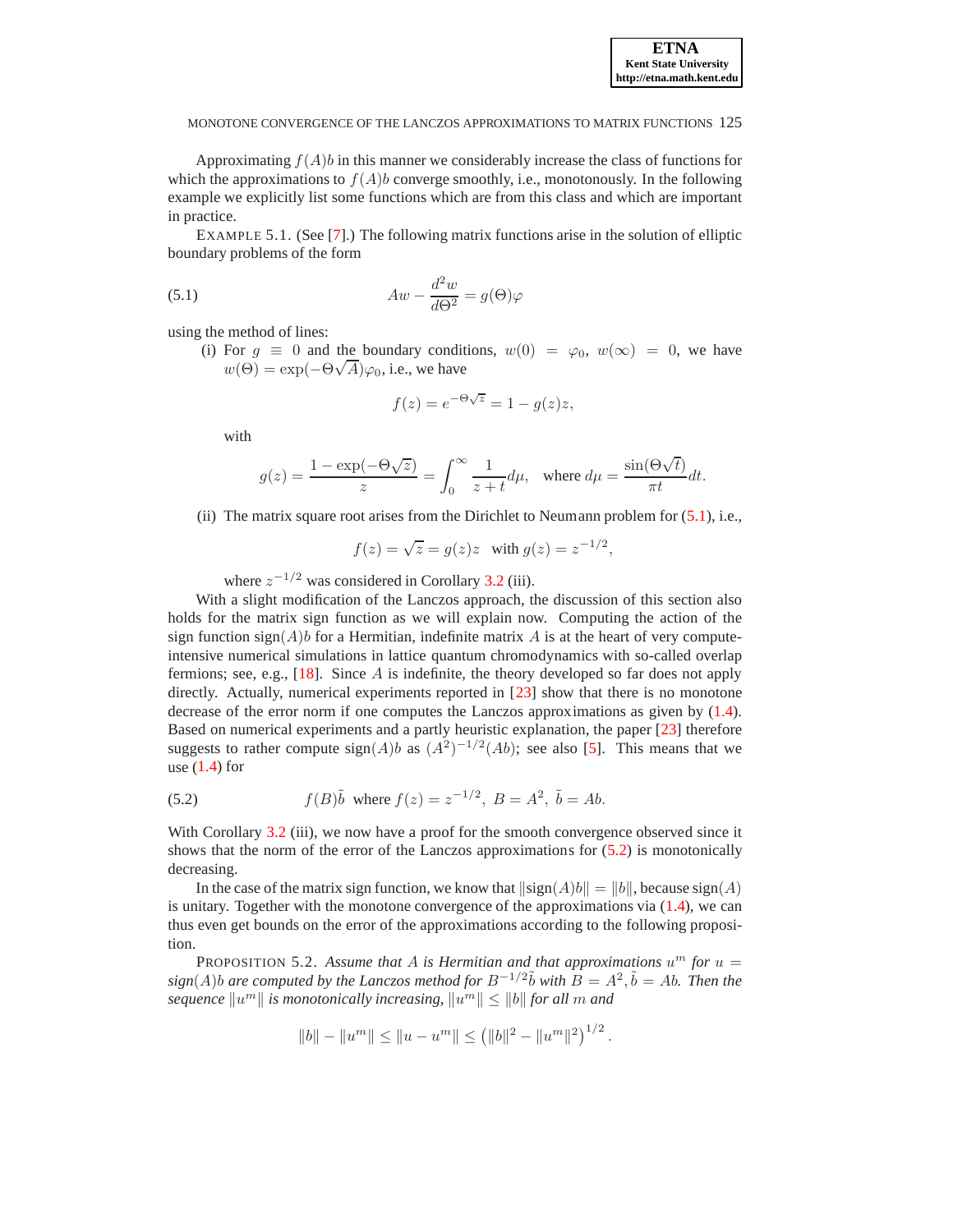*Proof*. We use the notation introduced in Section [3.](#page-3-1) Thus,

$$
u = V^{\pm}_{m_{\max}} \cdot s^{m_{\max}} \quad \text{and } u^m = V^{\pm}_m \cdot s^m = V^{\pm}_{m_{\max}} \cdot \begin{bmatrix} s^m \\ \mathbf{o} \end{bmatrix}.
$$

<span id="page-8-1"></span>Defining  $s_i^m = 0$  for  $i = m+1, \ldots, m_{\text{max}}$ , we extend  $s^m$  to a vector in  $\mathbb{R}^{m_{\text{max}}}$  and we know that

(5.3) 
$$
0 \leq s_i^m \leq s_i^{m_{\max}} \text{ for } i = 1, \ldots, m_{\max}.
$$

Our task is to bound the minimum and the maximum of

$$
h(s^m) = ||u - u^m||^2 = \langle s^{m_{\max}} - s^m, s^{m_{\max}} - s^m \rangle
$$
  
= 
$$
\underbrace{\langle s^{m_{\max}}, s^{m_{\max}} \rangle}_{= ||b||^2} - 2 \cdot \langle s^{m_{\max}}, s^m \rangle + \underbrace{\langle s^m, s^m \rangle}_{= ||u^m||^2}
$$

as a function of  $s^m$  under the constraints [\(5.3\)](#page-8-1). From (5.3) we see that  $\langle s^{m_{\max}}, s^m \rangle \ge ||s^m||^2$ , which gives the bound  $h(s^m) \le ||b||^2 - ||u^m||^2$ . On the other hand, the Cauchy-Schwarz inequality gives

$$
\langle s^{m_{\max}}, s^m \rangle \leq \underbrace{\|s^{m_{\max}}\|}_{=\|b\|} \cdot \underbrace{\|s^m\|}_{=\|u^m\|}
$$

from which we deduce  $h(s^m) \ge (\|b\| - \|u^m\|)^2$ .  $\Box$ 

<span id="page-8-0"></span>**6. Further discussion.** Rational functions, which arise either directly or as approximations to other functions, have an important practical advantage in large scale computations if they allow for a partial fraction expansion as considered in Corollary [3.2](#page-4-1) (ii): The Lanczos approximations can now be obtained by simultaneously performing the CG iterations for all  $p$  terms in the partial fraction expansion. Only one matrix-vector multiplication per iteration is needed for all systems together, and since CG relies on short recurrencies, it is not necessary to store all the Lanczos vectors. The storage requirements are thus determined by  $p$ , the number of poles, but they are independent of  $m$ , the iteration count. Details can be found in, e.g.,  $[10]$ .

As an example, consider the p pole Zolotarev rational approximation  $Z_p(z)$  to  $z^{-1/2}$  on an interval [a, b] with  $0 < a < b$ . This approximation minimizes the *relative*  $\ell_{\infty}$ -error in [a, b] over all rational functions with nominator and denominator of degree  $\leq p$ . It has precisely the form considered in Corollary [3.2](#page-4-1) (ii), and explicit formulae, involving the Jacobi elliptic function, are known for the all positive parameters  $\alpha_i$  and  $\beta_i$ ; see [\[19\]](#page-10-21). The use of  $Z_p(z^2)z$ as an approximation to the sign function has been studied in [\[23\]](#page-10-18). As before we now have a proof that the Lanczos approximations for

$$
Z_p(B)c \text{ with } B = A^2, \ c = Ab
$$

have their errors decrease monotonically.

As a last contribution, let us turn back and consider the matrices  $T_m$  rather than  $T_m^{\pm}$ . Define

$$
\hat{T}_m = \begin{bmatrix} \alpha_1 & \beta_2 & & & \\ \beta_2 & \alpha_2 & \beta_3 & & \\ & \ddots & \ddots & \ddots & \\ & & \beta_{m-1} & \alpha_{m-1} & 0 \\ & & & 0 & \alpha_m \end{bmatrix} = \begin{bmatrix} T_{m-1} & \mathbf{o} \\ \mathbf{o}^T & \alpha_m \end{bmatrix}.
$$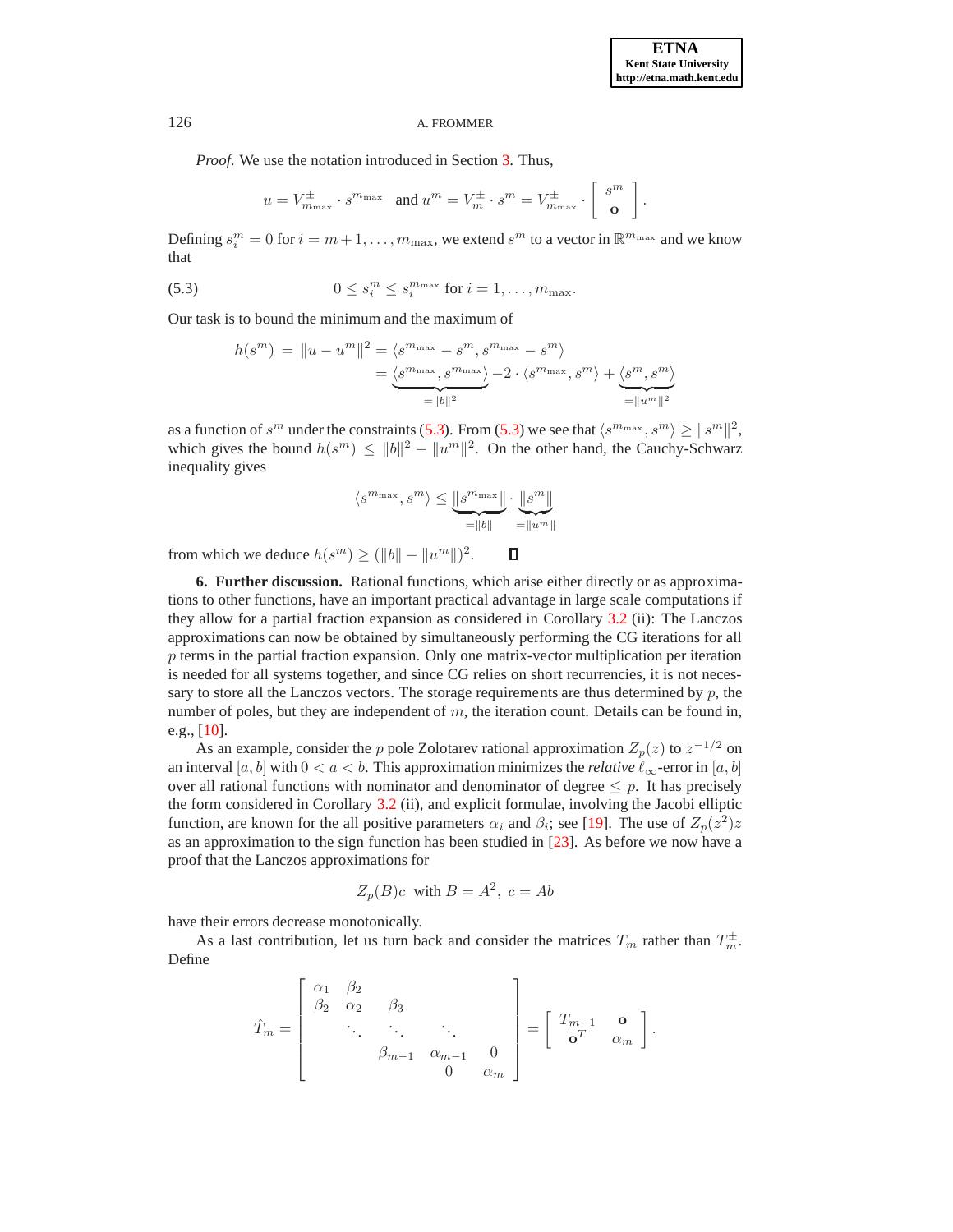If A is positive definite, we have

$$
0 \leq \hat{T}_m \leq T_m \text{ for } m = 1, \dots, m_{\text{max}},
$$

and thus for  $k = 0, 1, \ldots$ ,

$$
\hat{T}_m^k \leq T_m^k \text{ for } m = 1, \dots, m_{\text{max}}.
$$

Assume that  $spec(A) \subseteq [0, b)$  and that f can be developed into a power series  $f(z) = \sum_{i=0}^{\infty} \frac{f^{(i)}(0)}{i!}$  $\frac{\partial^2(0)}{\partial i^2} z^i$  that converges for  $z \in [0, b]$  and that the derivatives satisfy  $f^{(i)}(0) \ge 0$ for all  $i = 1, 2, \ldots$  From this power series representation, we immediately see that

$$
0 \le f(\hat{T}_m) \le f(T_m).
$$

Therefore, using the same argumentation as in Section [3,](#page-3-1) we obtain that for the Lanczos approximations  $u^m$  the norms  $||u^m||$  increase monotonically, whereas the error norms  $|| f(A)b - u<sup>m</sup> ||$  are monotonically decreasing. This approach holds in particular for  $f(z) = \exp(z)$ , so that we are back to the results from [\[6\]](#page-10-8) for A positive definite. Actually, we can easily generalize to  $A$  Hermitian but not necessarily positive definite.<sup>[1](#page-9-0)</sup> We start from

$$
\exp(A + \alpha I) = \exp(\alpha) \cdot \exp(A).
$$

Together with the shift invariance of the Lanczos process (shifting the matrix from A to  $A+\alpha I$  does not change the Lanczos vectors  $v^m$  and shifts the tridiagonal matrices from  $T_m$  to  $T_m + \alpha I$ ) this shows that the Lanczos approximations for  $\exp(A)$  are, up to the scalar scaling factor  $\exp(\alpha)$ , identical to those for  $\exp(A + \alpha I)$ . Taking  $\alpha$  sufficiently large makes  $A + \alpha I$ positive definite, from which the monotone decrease of the error norms can be deduced.

**7. Conclusion.** We have shown that the error of Lanczos approximations to the action of certain matrix functions on a vector is monotonically decreasing if the matrix is Hermitian and positive definite. This was done by showing that the moduli of the coefficients of the corresponding Lanczos vectors are monotonically increasing. Our results hold in particular for functions which arise as the result of a Stieltjes transform and thus for certain rational functions and for the inverse square root. The results can be extended to more general functions, in this manner including Lanczos-type approximations to the matrix sign function for indefinite matrices.

Our investigations assumed exact arithmetic throughout. It is well known that in actual numerical computations, inexact arithmetic due to rounding errors has a substantial effect on the quality of the Lanczos vectors  $v^i$  which will loose their theoretical orthogonality; see [\[22\]](#page-10-22) for an analysis of error estimates for the CG method in this context. For our results, let us observe the following: Unless A has very small eigenvalues, the computed matrices  $T_m$  will usually still be positive definite if A is. By construction, they are also Hermitian. This implies that all what we have shown for the coefficient vectors  $s^m$  essentially remains valid in the presence of round-off. The only, but major, concern is that once the vectors  $v^i$ are not orthogonal any more, an increase (decrease) in the coefficients does not necessarily imply an increase (decrease) of the 2-norm. However, the Lanczos vectors tend to keep their orthogonality at least locally, and the coefficients in the Lanczos approximations tend to change significantly only in the last few places. These observations motivate that we can actually expect our monotonicity results to be also observed in computational pratice. At the very least they explain the *smooth* convergence behavior observed in practice.

<span id="page-9-0"></span><sup>&</sup>lt;sup>1</sup>We thank Vladimir Druskin for pointing this out in a personal communication.